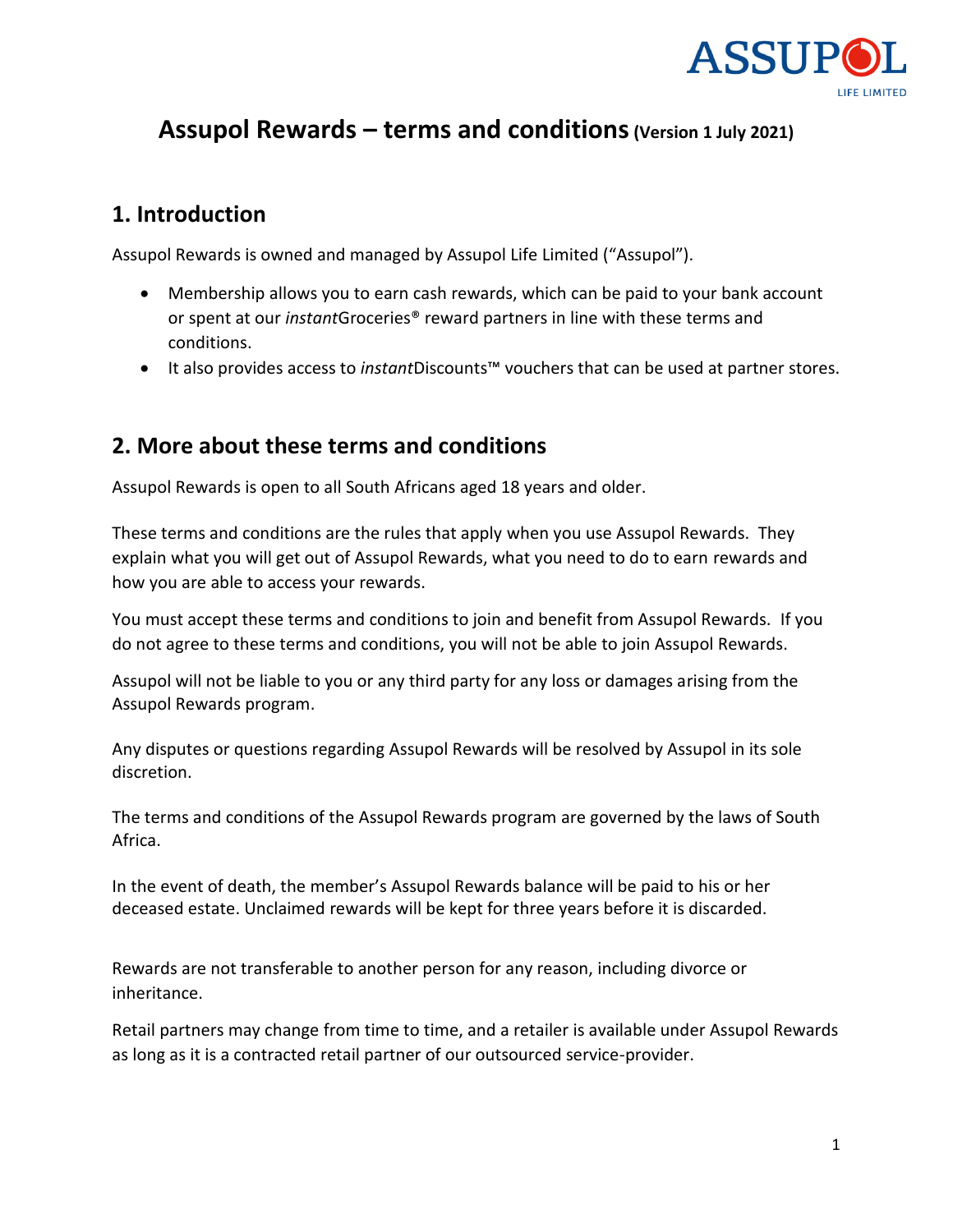

These terms and conditions may be updated and changed by us at any time in our sole discretion. All changes to these terms and conditions will take effect from the time that we place them on the Assupol Rewards website. You will be informed of important changes – either on the Assupol client portal, on the Assupol Rewards web site or via e-mail or SMS.

Assupol Rewards may be terminated, and these terms and conditions may be changed at any time without notice. Also, if abuse is picked up then participation in Assupol Rewards can be terminated for specific people by Assupol at any time.

## **3. How to join Assupol Rewards**

Assupol Rewards can be joined from Assupol's client portal at [my.assupol.co.za](http://my.assupol.co.za/) or [myassupol.datafree.co.za](http://myassupol.datafree.co.za/) – it is free for anybody to join Assupol Rewards, even persons without an Assupol policy

Before joining, you must accept these terms and conditions.

You can unsubscribe at any time on the client portal, or by sending an e-mail to [rewards@assupol.co.za.](mailto:rewards@assupol.co.za)

#### **4. How to earn Assupol Rewards**

- **a) Refer friends and family to Assupol**
	- You can earn rewards when you refer friends and family to Assupol **Referral Rewards**.
	- If any of the friends and family you referred apply successfully within three months of you referring them, then 100% of the first premium we receive from them will be paid to you up to R300. We will confirm your bank details when any of them apply successfully. Your Referral Reward will reflect in your Assupol Rewards balance by the 15th of the month following the month in which we receive the first premium. *Example:* You refer John. He takes out a qualifying policy and pays his first premium during the month of July 2021. Your rewards will be available by the 15th of August 2021.
	- There is no limit on the number of people you can refer. Friends and family referred by more than one person will be allocated to the first person that sent us the referral (by date and time).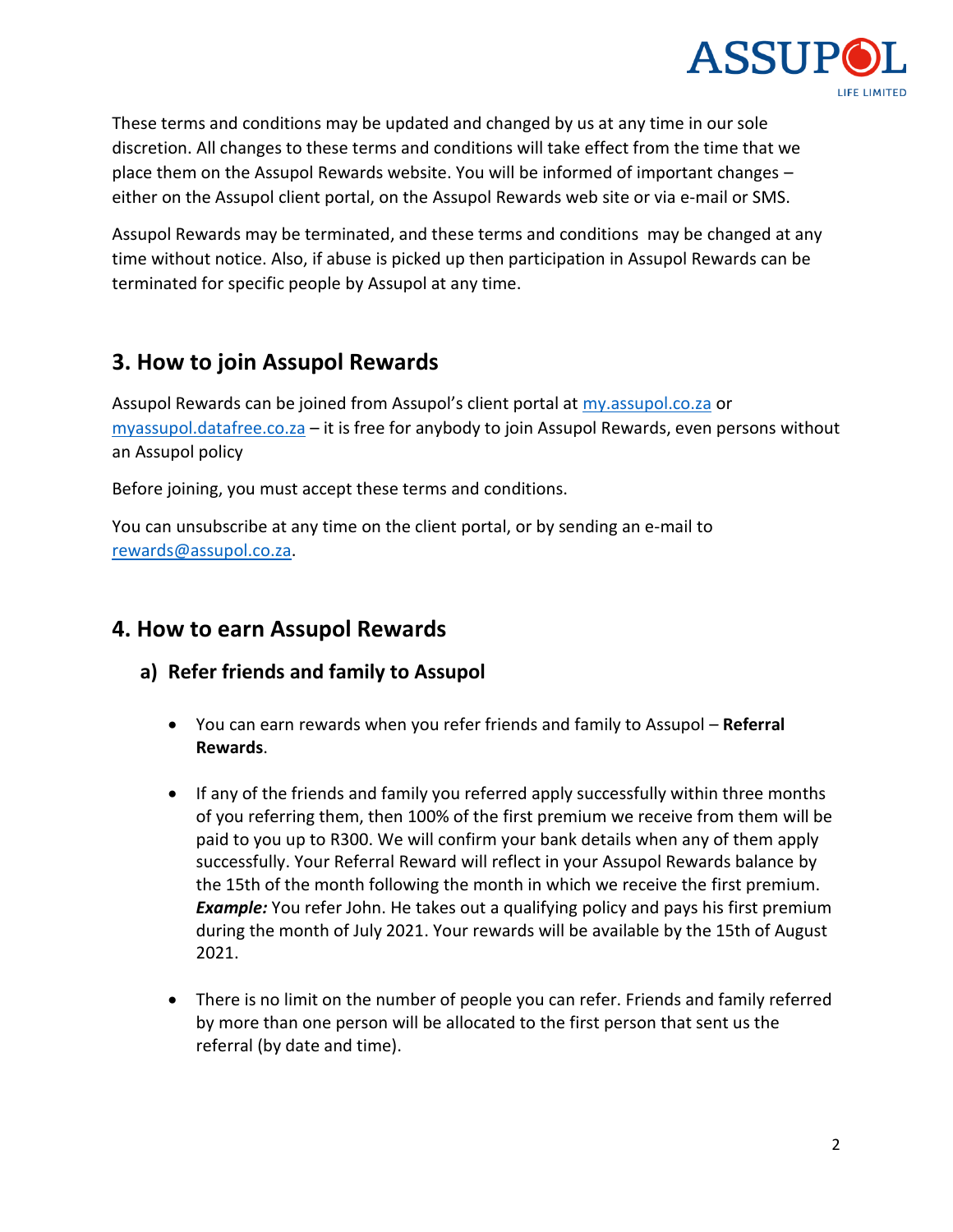

- You will get a website link that includes your unique reference number (for example *<https://myassupol.datafree.co.za/Rewards/Refer/YourUniqueNumber>* or *<https://my.assupol.co.za/Rewards/Refer/YourUniqueNumber>*) – simply send this link to the friends and family you want to refer. Once they click the link, a web page inviting them to take out an Assupol policy, will open. Your name will appear on the top of this web page. After considering it, your friends and family can then decide to take out a policy online or be phoned for a policy. To be phoned for a policy, they must enter their South African ID number, name, surname and cell phone number so that they can be linked to you for Referral Rewards.
- **Very important:** where your friend or family decides to take out a policy online, the policy **must** be taken out successfully from the link you sent to them. Otherwise the policy cannot be linked to you and you will not earn your Referral Reward.
- We respect the privacy of individuals and all data collected and processed will be done in accordance with SA data protection legislation currently in force.
- Where you send the link to your friends and family members, you confirm that you have their permission to do so. You also consent to us using your name and contact details to verify you as the referrer of your friend or family member and in any communication we may have with your friend or family member.
- The **Referral Rewards** may be terminated, and the terms and conditions may be changed at any time without notice. Also, if abuse is picked, the Referral Rewards can be terminated for specific people by Assupol at any time.
- **Referral Rewards** are not paid on replacement policies (where another Assupol policy was cancelled four months before or after the new policy has been taken out by the friend or family member). The **Referral Reward** will also not be paid, or if already paid it will be recovered from your Assupol Rewards balance, if the friend or family member ends the policy by way of a cooling-off cancellation. Also, you cannot refer yourself for the purposes of Assupol Rewards.
- Participation in **Referral Rewards** does not mean that you are an intermediary as contemplated in the Financial Advisory and Intermediary Services Act, 37 of 2002.

#### **b) Update your contact details and make e-mail your preferred method of communication**

Update your contact details and make e-mail your preferred method of communication and we'll add R10 to your Assupol Rewards balance. This reward can be earned once every 12 months. This reward is only available for active Assupol policyholders.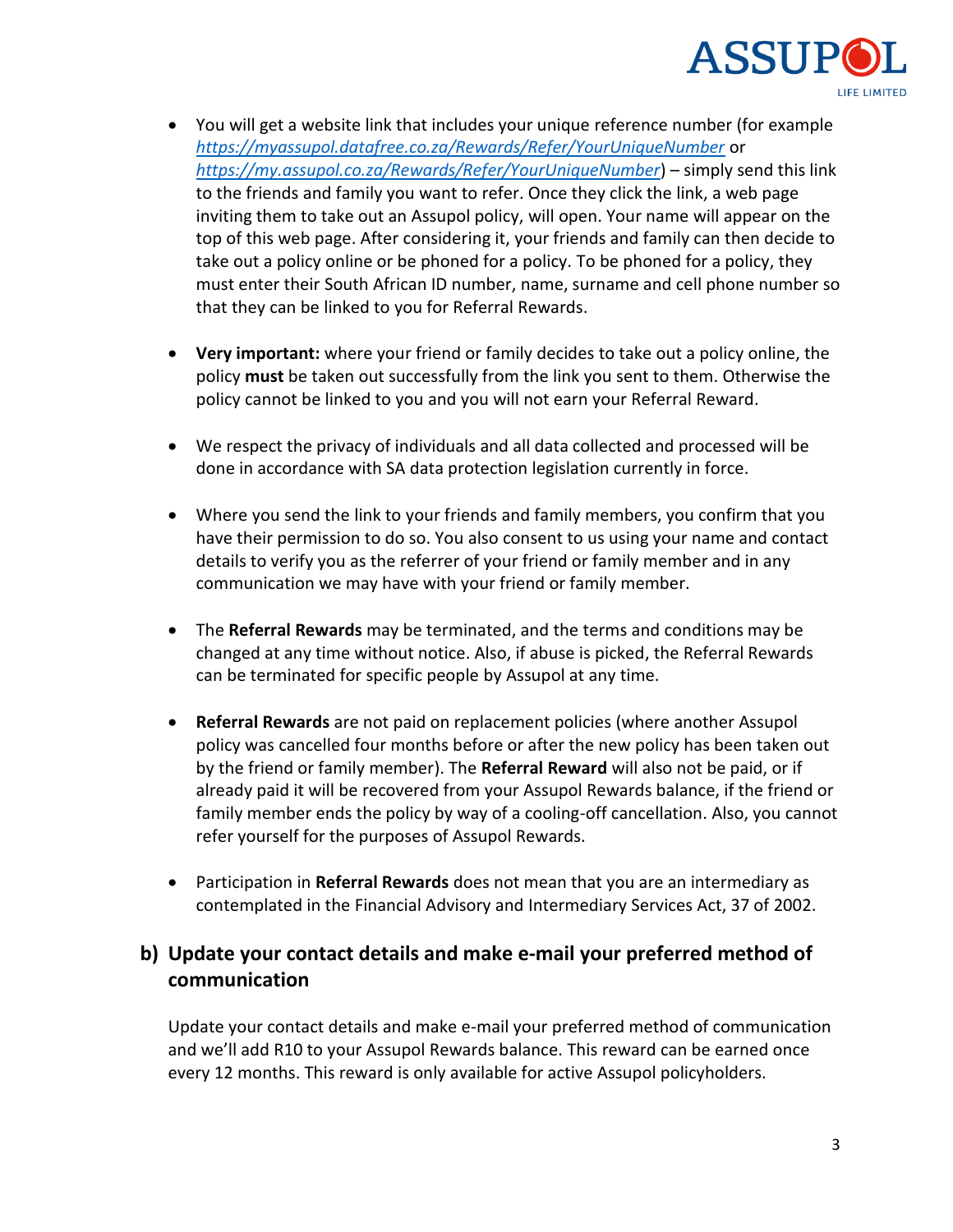

### **5. How to redeem Assupol Rewards and use** *instant***Discounts™**

Your Assupol Rewards balance can be paid to your bank account or spent at our *instant*Groceries® reward partners. The rewards paid out as *instant*Groceries® can be easily accessed from your cellphone and used at any Checkers, Pick n Pay and Shoprite store nationwide.

**The** *instant***Discounts™ Mall** – Assupol Rewards gives you access to hundreds of Rands in savings with discount vouchers for groceries, travel, fashion and style, appliances and more. Participating stores include Checkers, Shoprite, Hi-Q, The Brand Store, WeFix, City Lodge and many more.

*instant*Discounts™ vouchers are claimed via your Assupol Rewards account. It is simple to generate coupons on the *instant*Discounts™ platform.

#### **It is easy to use the instantDiscounts™ coupons:**

- Once you are logged onto Assupol Rewards, under the *instant*Discounts™ section generate a coupon for the product you need.
- When in-store at any Shoprite or Checkers find the product advertised on the coupon and give the coupon code or barcode to the cashier when you pay.
- The cashier must enter the coupon barcode, press "enter" and then press "total" after each coupon barcode has been entered.
- *What is a coupon barcode?*
	- $\circ$  The coupon barcode is a 16-digit code that the cashier enters at the till in order to give you the discount on the selected product.
	- $\circ$  The coupon barcode works exactly like a product barcode and needs to be entered on the till by the cashier manually.
	- $\circ$  Please note it is not a wiCode and must be entered on the till screen and not on the credit card terminal.
- *How long is the coupon valid for?*
	- o Each coupon barcode is valid until the end of the month it was issued in.
- *What if the coupon does not work at the store?*
	- $\circ$  Please make sure the coupon code is entered on the till screen after all your selected discounted products have been scanned and that the cashier hits enter. If this still does not work you can:
		- Call Assupol for help at **[0800 002 614](tel:0800%20002%20614)**